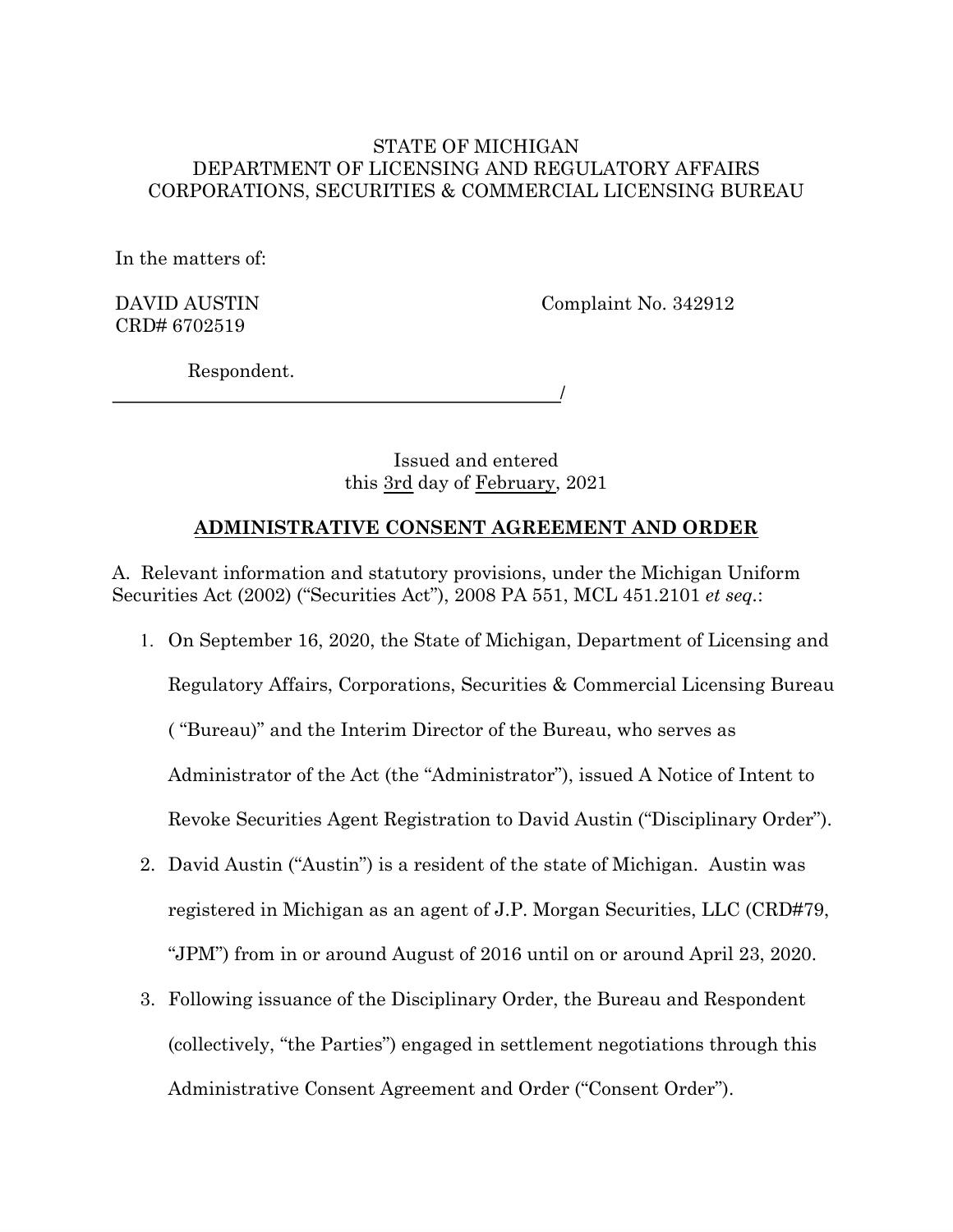4. Respondent consulted with or had ample opportunity to consult with legal counsel of his choosing before executing this Consent Order.

# B. STIPULATION

The Parties agree to resolve the Disciplinary Order based on the following terms:

- 1. Respondent neither admits nor denies any wrongdoing in connection with this matter and consents to entry of this Consent Order only for the purpose of resolving the Disciplinary Order in an expeditious fashion that avoids the time and expense associated with an administrative hearing and any related appeals.
- 2. Austin's registration as an agent under the Act is revoked effective on the issued and entered date of this Consent Order. Respondent agrees that he will not engage in any activities regulated by the Act after the issued and entered date of this Consent Order.
- 3. Respondent must pay a civil fine in the amount of Five Hundred Dollars (\$500.00) within sixty (60) calendar days after the issued and entered date of this Consent Order. It must be paid by check or money order made payable to the "State of Michigan," contain identifying information (David Austin and "Complaint No. 342912"), and be mailed to:

Corporations, Securities & Commercial Licensing Bureau Securities & Audit Division – Final Order Monitoring P.O. Box 30018 Lansing, MI 48909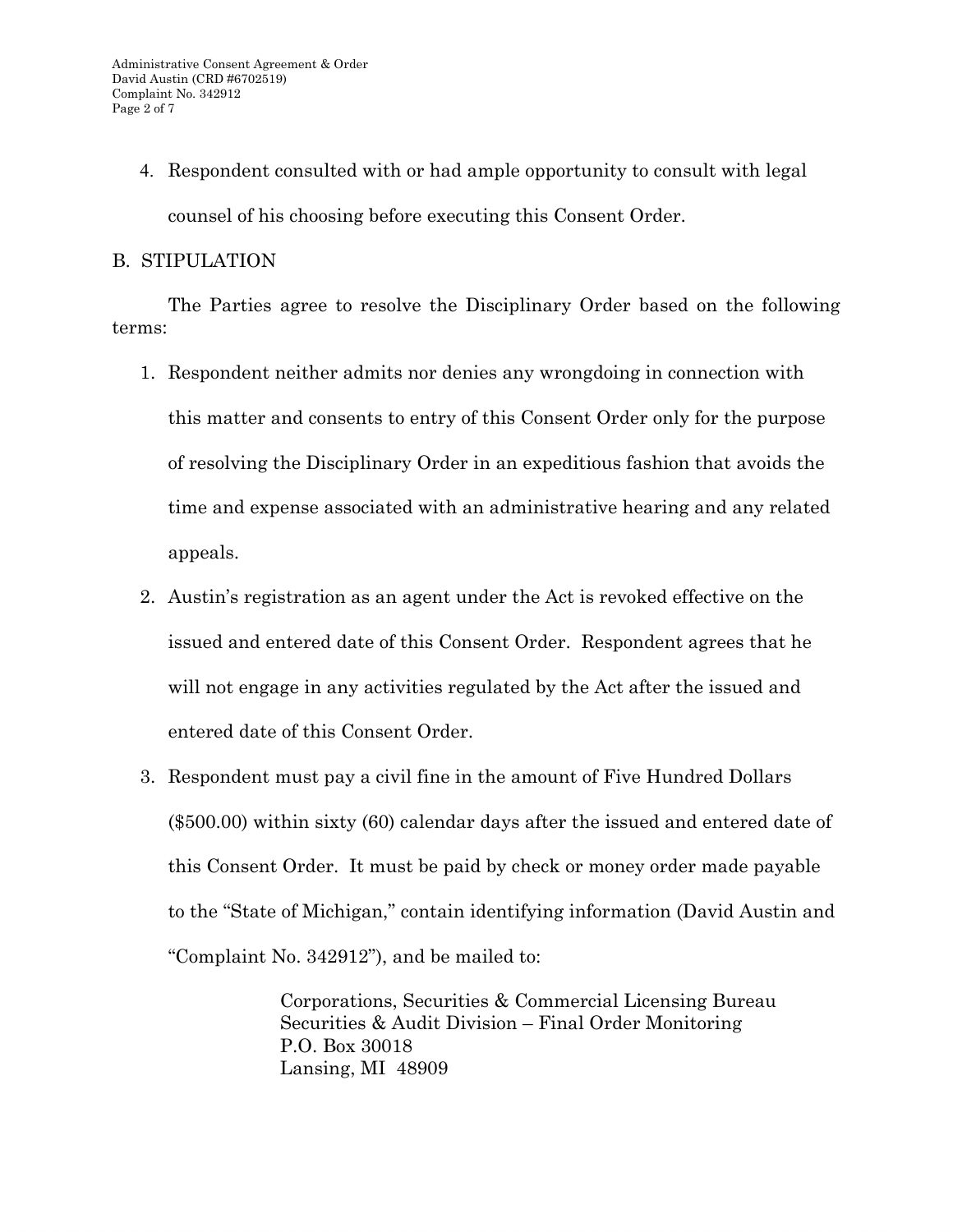- 4. If any portion of the fine is overdue, the Administrator may refer it to the Michigan Department of Treasury for collection action against Respondent or take other available legal action to collect the fine. Failure to comply within the time limitations will constitute a violation of this Consent Order. The Administrator retains the right to pursue any action or proceeding permitted by law to enforce its provisions.
- 5. Respondent's Hearing Request is revoked without further action by the Parties. Following the issuance and entry of this Consent Order, the Bureau will file Forms U6 with the Central Registration Depository reflecting the Parties' resolution of the Disciplinary Order and update Respondent's registration status to "Revoked."
- 6. This matter is a public record required to be published and made available to the public, under section 11 of the Michigan Freedom of Information Act, MCL 15.241. The Bureau publishes copies of orders issued under the Act to its website and includes a summary of order content in monthly disciplinary action reports separately published there.
- 7. The Administrator may use any of the facts set out in the Disciplinary Orders when considering future applications for registration by Respondent, and Respondent agree to waive any assertion or claim under MCL 451.2412(9) which would otherwise bar the Administrator from consideration of those facts in making her determination.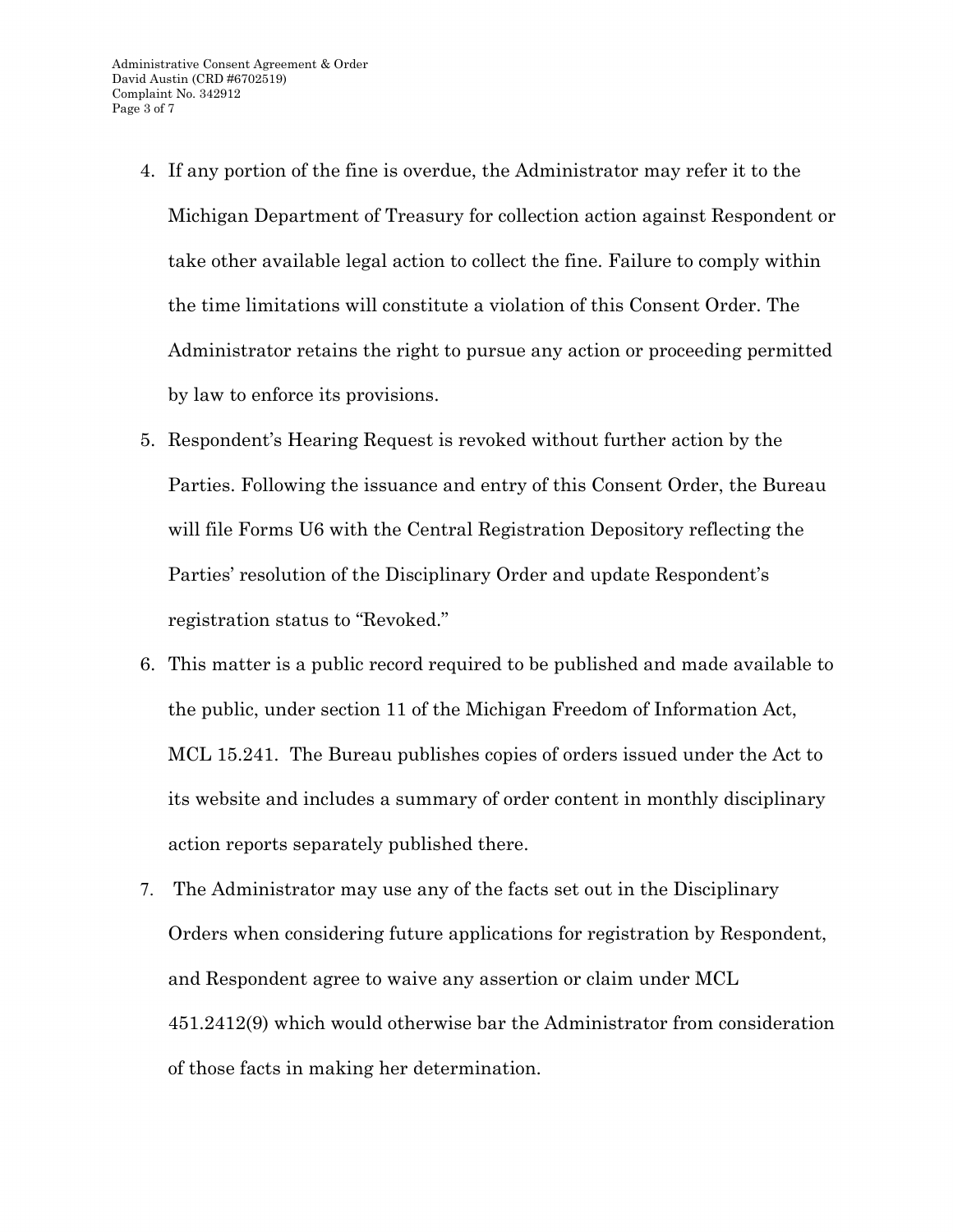- 8. Respondent must comply with any reasonable investigative demands made by the Bureau in the future for purposes of ensuring compliance with this Consent Order or the Act.
- 9. Respondent waives any right to a hearing or appeal of this Consent Order and the Disciplinary Orders under the Act, the rules promulgated under the Act, the Administrative Procedures Act of 1969, 1969 PA 306, MCL 24.201 *et seq.*, or other applicable law.
- 10.This Consent Order is fully effective and binding on its issued and entered date. The Administrator may accept or reject it. If the Administrator rejects it, the Bureau will submit the Hearing Request for adjudication through a formal administrative proceeding.
- 11.This Consent Order resolves only Respondent's activities, conduct, and Securities Act violations alleged in the Disciplinary Order, but it does not address or resolve any other conduct or potential Securities Act violations engaged in by Respondents not expressly alleged in the Disciplinary Orders or occurring after the date this Consent Order is entered. Further, this Consent Order does not preclude any other individual or entity, including but not limited to other authorized state or federal agencies or officials, from initiating or pursuing civil or criminal action against Respondent, and does not preclude Bureau staff from referring this matter to any law enforcement agency. The Consent Order does not preclude the Bureau or its staff from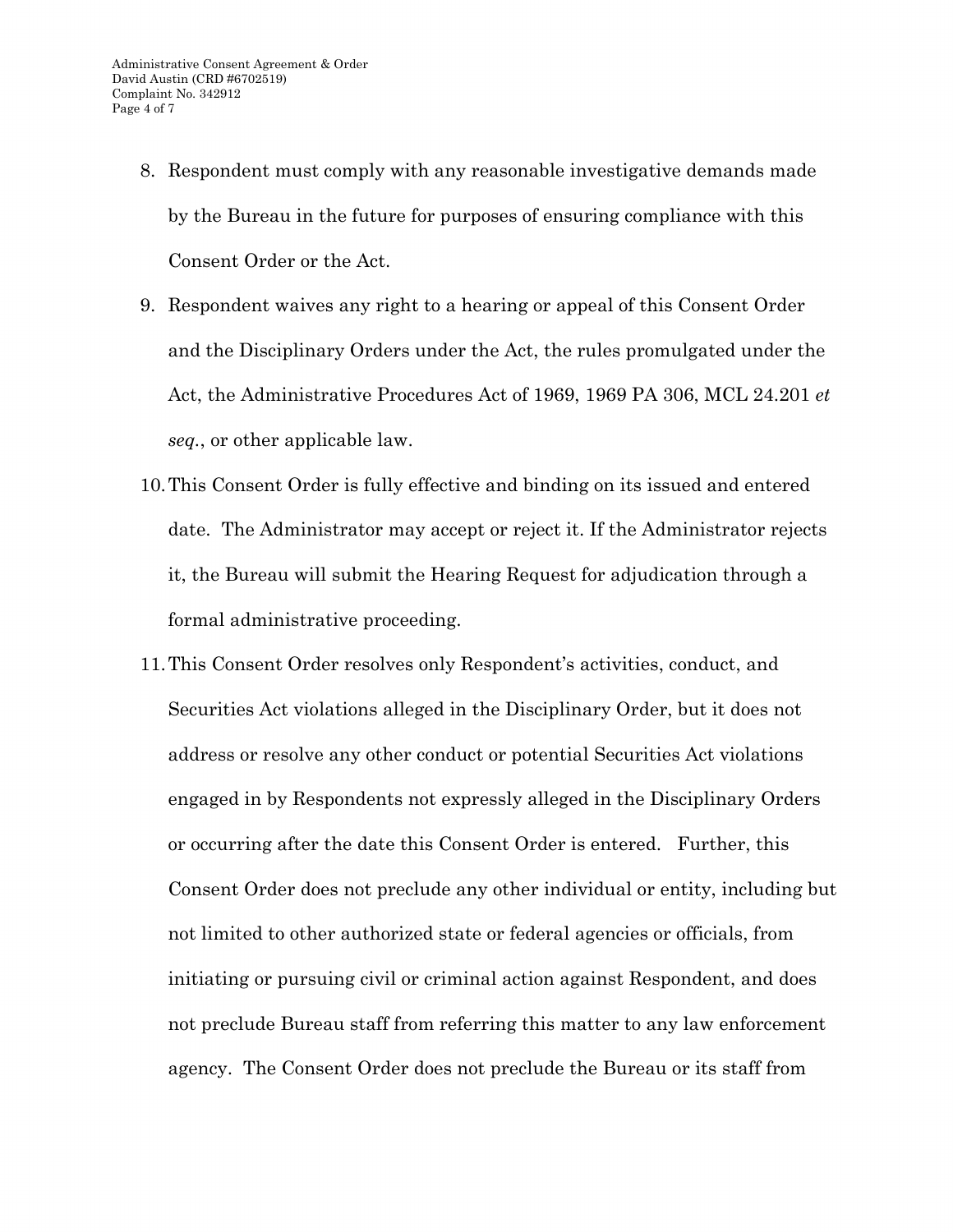fully cooperating with any state or federal agency or official that may investigate or pursue its own civil or criminal enforcement against Respondent.

- 12.This Consent Order may only be modified in writing signed by each Party and approved by the Administrator's subsequent Order.
- 13.The Parties agree that facsimile or electronically transmitted signatures may be submitted in connection with this Consent Order and are binding on that party to the same extent as an original signature.

[This space intentionally left blank]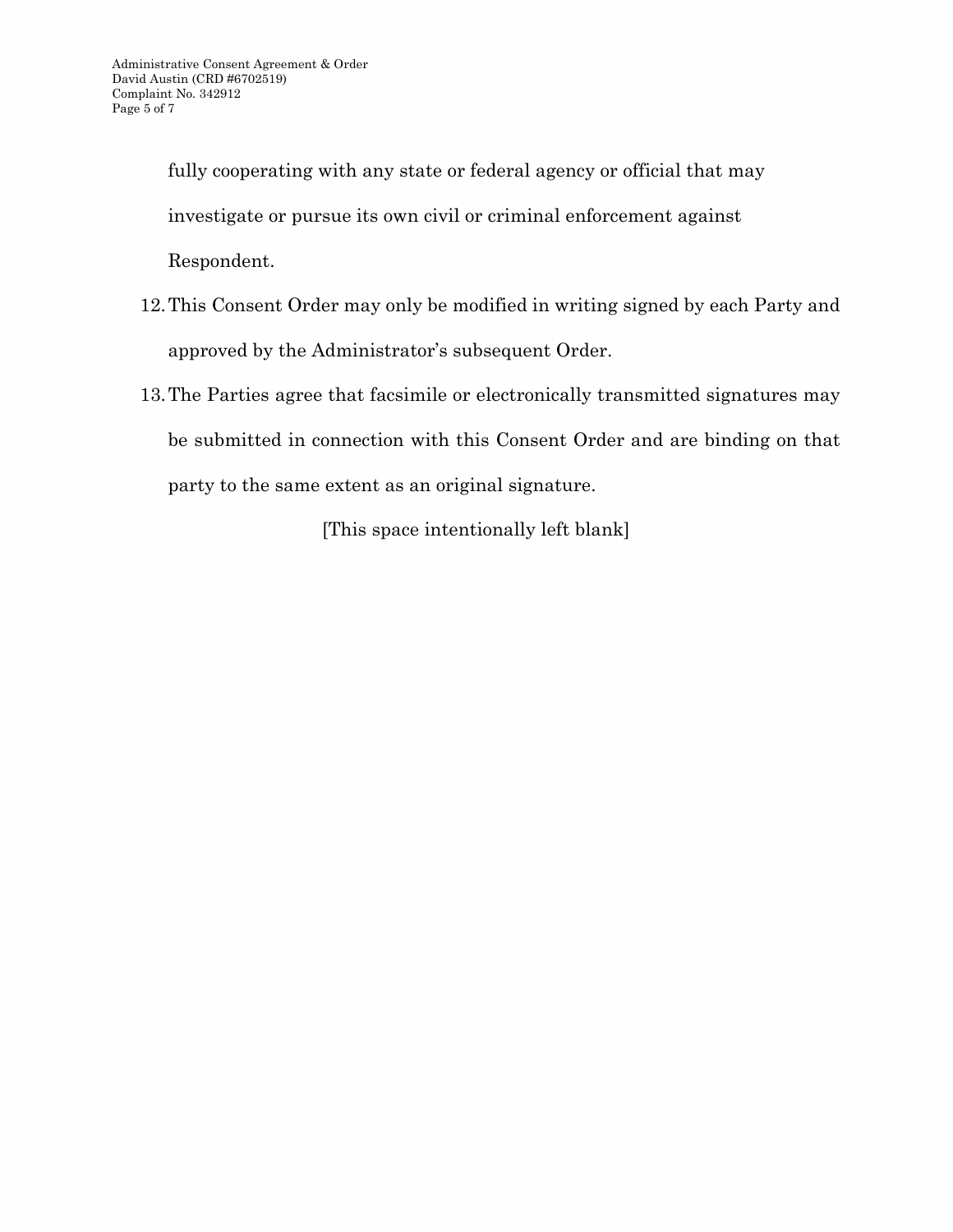Administrative Consent Agreement & Order David Austin (CRD #6702519) Complaint No. 342912 Page 6 of 7

Through his signature, Respondent confirms that he read, understand, and agree to the above terms.

Signed:  $\leq$   $\leq$   $\leq$   $\leq$   $\leq$   $\leq$   $\leq$   $\leq$   $\leq$   $\leq$   $\leq$   $\leq$   $\leq$   $\leq$   $\leq$   $\leq$   $\leq$   $\leq$   $\leq$   $\leq$   $\leq$   $\leq$   $\leq$   $\leq$   $\leq$   $\leq$   $\leq$   $\leq$   $\leq$   $\leq$   $\leq$   $\leq$   $\leq$   $\leq$   $\leq$   $\le$  David Austin  $Signal: 171 \times 271 \times 271 \times 271 \times 271 \times 271 \times 271 \times 271 \times 271 \times 271 \times 271 \times 271 \times 271 \times 271 \times 271 \times 271 \times 271 \times 271 \times 271 \times 271 \times 271 \times 271 \times 271 \times 271 \times 271 \times 271 \times 271 \times 271 \times 271 \times 271 \times 271 \times 271 \times 271 \times 271 \times 271 \times 271 \times 2$ 

 Michael R. Bartish (P65097) Attorney for David Austin

Approved by:

Signed:  $Timothu$   $\perp$  Teague Dated:  $1/27/21$ 

Timothy L. Teague Securities & Audit Division Director Corporations, Securities & Commercial Licensing Bureau

Reviewed and Drafted by:

 $Signed: 1$ 

 Mark A. Gabrielse (P75163) Assistant Attorney General Attorney for the Bureau

Dated: 1/27/2021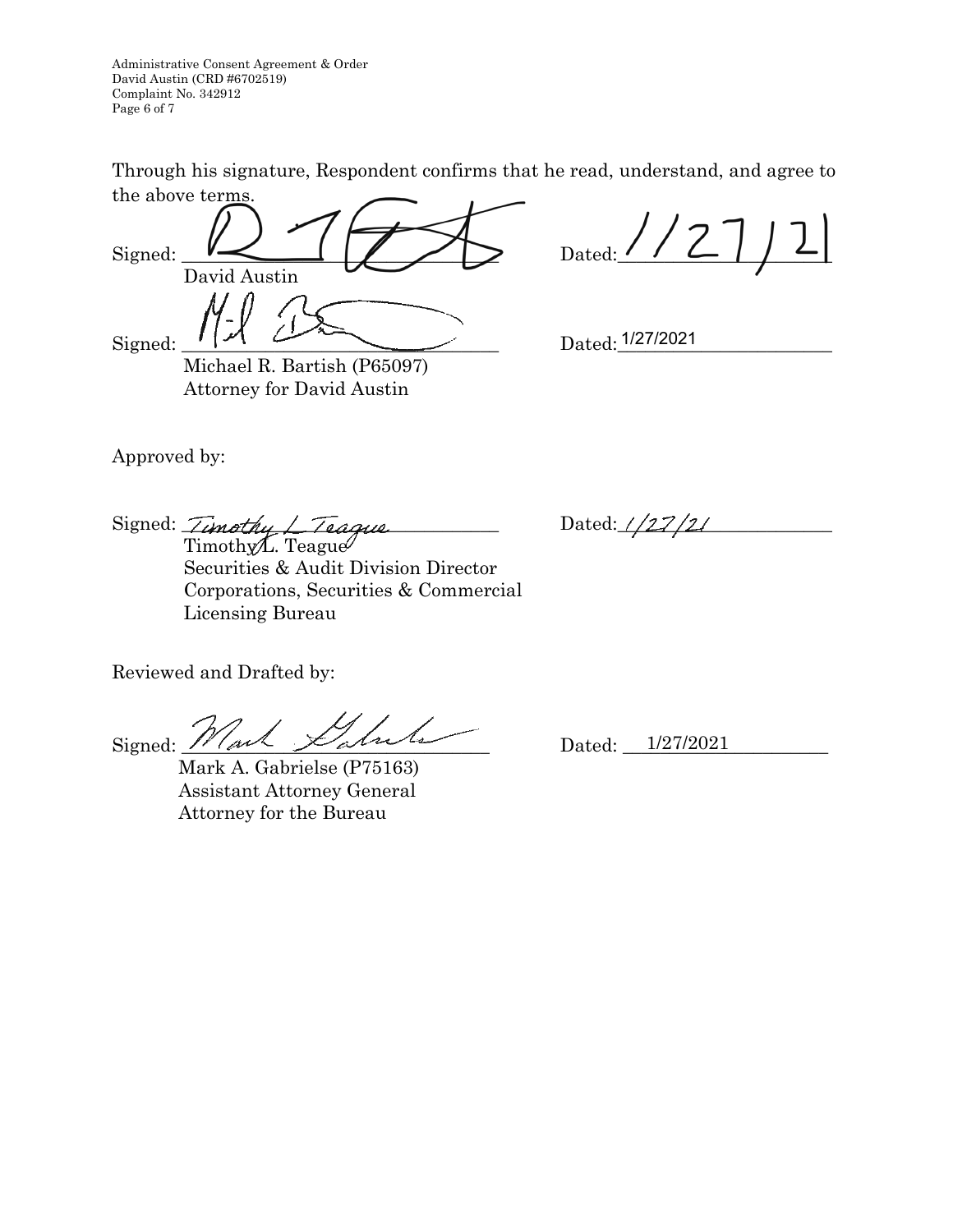Administrative Consent Agreement & Order David Austin (CRD #6702519) Complaint No. 342912 Page 7 of 7

# C. ORDER

The Administrator NOW, THEREFORE, ORDERS:

# THE TERMS AND CONDITIONS IN THE ABOVE FULLY EXECUTED CONSENT AGREEMENT ARE INCORPORATED IN THIS CONSENT ORDER.

 $By:$ 

Linda Clegg Administrator and Director Corporations, Securities & Commercial Licensing Bureau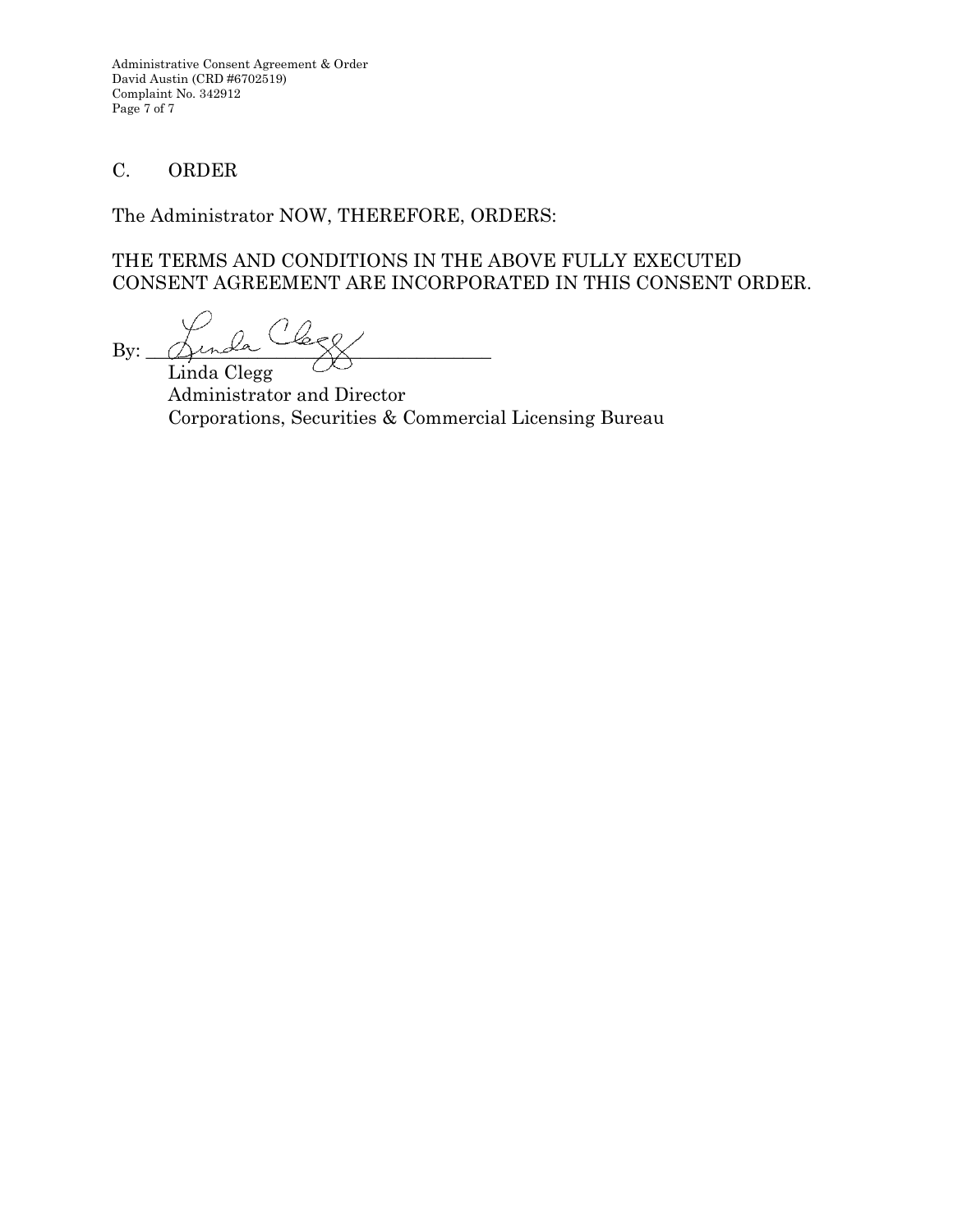#### **STATE OF MICHIGAN DEPARTMENT OF LICENSING AND REG ATORY AFFAIRS CORPORATIONS, SECURITIES** & **COMMERC LICENSING BUREAU**

In the matter of: Agency No. 342912

DAVID AUSTIN CRD# 6702519

Respondent.

 $\overline{\phantom{a}}$ 

This 16th day of September 2020 **NOTICE OF INTENT TO SECURITIES AGENT REGISTRATION** 

#### I. RELEVANT FACTS AND APPLICABLE LAW. I

Relevant information and statutory provisions, under the Michigan Uniform Securities Act (2002), 2008 PA 551, as amended, MCL 451.2101 *et seq* (the "Securities Act"):

- 1. David Austin (CRD# 6702519, "Respondent") was registered as an agent of J.P. Morgan Securities, LLC (CRD#79, "JPM") from in or around August of 2016 until on or or around April 23,  $2020<sup>1</sup>$ , when his registration was terminated because he admitted to misappropriating approximately \$144,000 from cu tomers of a bank affiliated with JPM.
- 2. The Corporations, Securities & Commercial Licensing Bureau ("the Bureau") within the Department of Licensing and Regulatory Affairs routinely monitors disclosures made through the Financial Industry Regulatory Authority's ("FINRA") Central Registration Depository ("CRD"). One such disclosure related to Respondent was filed on CRD by JPM when it terminated Respondent's egistration after discovery of the misappropriated funds. The Bureau opened an investigation to review Respondent's activities as they related to his employment in the securities industry.
- 3. The Bureau's investigation developed evidence that Respondent, while employed as an agent of JPM, engaged in dishonest or unethical activities in the securities, commodities, investment, franchise, banking, finance, or insurance business within the previous 10 years. He misappropriated at least \$144,000 from multiple customers of the bank affiliate of JPM and attempted to cover up the isappropriations until the bank discovered the activity and terminated his employment in or around April of 2020. The

<sup>&</sup>lt;sup>1</sup> JPM filed a Form U5 reflecting the termination on CRD on or around May 5, 2020; however, Respondent's association with the firm was terminated earlier – on or around April  $23$ ,  $2020 - at$  which point his registration as an agent in Michigan became in effective under MCL 451.2402(3).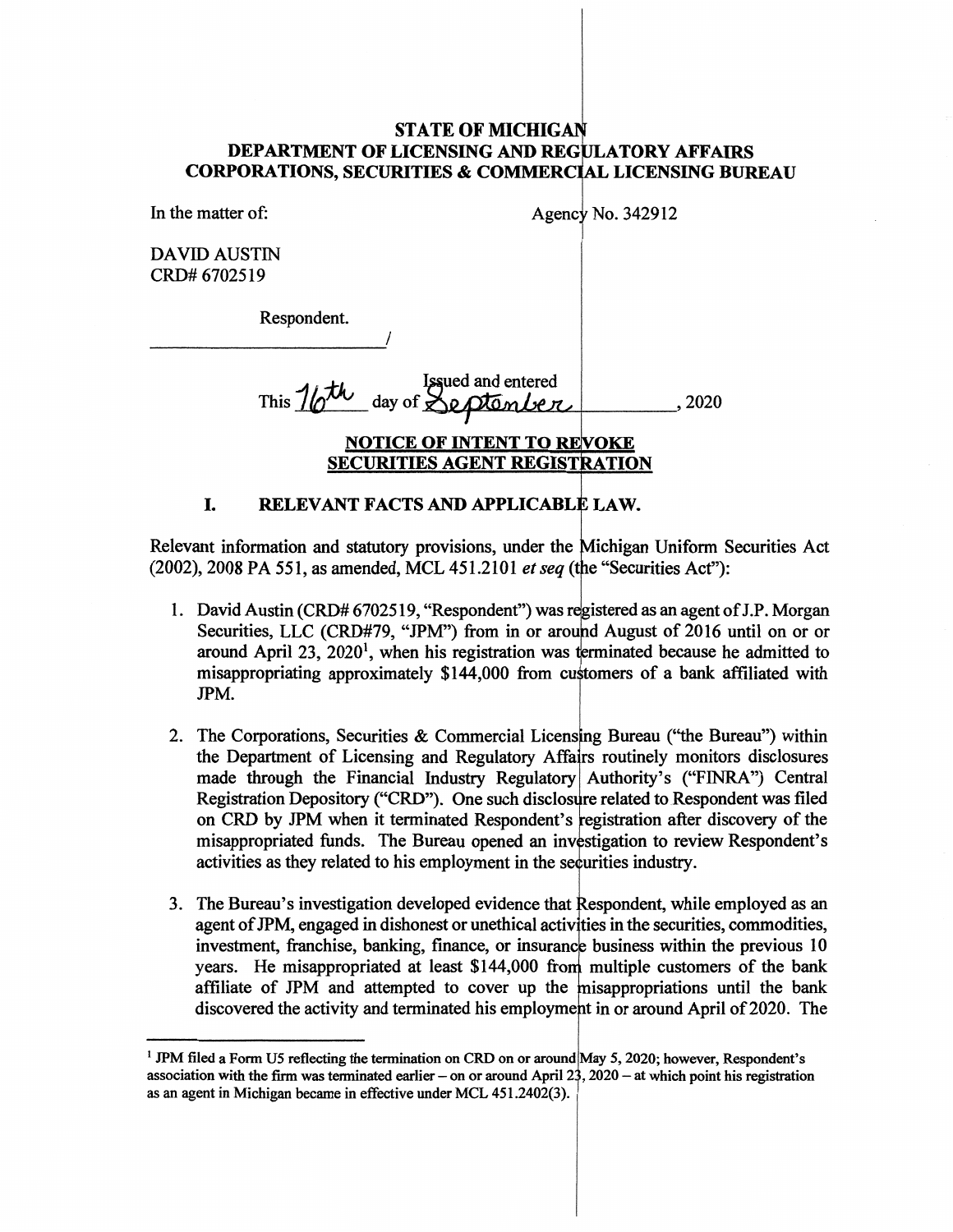activities began in or around late 2018 or early 2019 and continued until Respondent's termination in April of 2020.

- 4. The investigation also found evidence that Respondent entered into an Acceptance, Waiver, and Consent ("AWC") with FINRA, a self-regulatory organization, wherein he agreed to be barred from association with any FINRA-member in any capacity. FINRA, in its sanction matrix<sup>2</sup>, considers a "bar" of an individual to be the "permanent expulsion of an individual from associating with a firm in any or all capacities ... "
- 5. The Interim Director ("Administrator") of the Bureau has reviewed materials relating to Respondent's actions as a registrant under the Securities Act. The Administrator has determined that it is authorized, appropriate, and in the public interest to revoke Respondent's securities agent registration based upon Respondent's conduct discussed above and hereafter.
- 6. Section 409 of the Securities Act, MCL 451.2409, allows the administrator to retroactively revoke a registration within one year after it was withdrawn:

The administrator may institute a revocation or suspension proceeding under section 412 within 1 year after the withdrawal became effective automatically and issue a revocation or suspension order as of the last date on which registration was effective if a proceeding is not pending.

7. Section 412(2) of the Securities Act, MCL 451.2412(2), states:

If the administrator finds that the order is in the public interest and subsection (4) authorizes the action, an order under this act may revoke, suspend, condition, or limit the registration of a registrant and if the registrant is a broker-dealer or investment adviser, of a partner, officer, or director, or a person having a similar status or performing similar functions, or a person directly or indirectly in control of the brokerdealer or investment adviser...

8. Section 412(3) of the Securities Act, MCL 451.2412(3) states:

If the administrator finds that the order is in the public interest and subsection  $(4)(a)$  to  $(f)$ ,  $(i)$  to  $(j)$ , or  $(l)$  to  $(n)$  authorizes the action, an order under this act may censure, impose a bar, or impose a civil fine in an amount not to exceed a maximum of \$10,000.00 for a single violation or \$500,000.00 for more than 1 violation on a registrant and, if the registrant is a broker-dealer or investment adviser, on a partner, officer, or director, a person having a similar status or performing similar functions, or a person directly or indirectly in control of the broker-dealer or investment adviser.

<sup>2</sup>FINRA Sanction Guidelines, at page 3 (March 2019 Update). Available online at: https://www.finra.org/sites/default/files/Sanctions Guidelines.pdf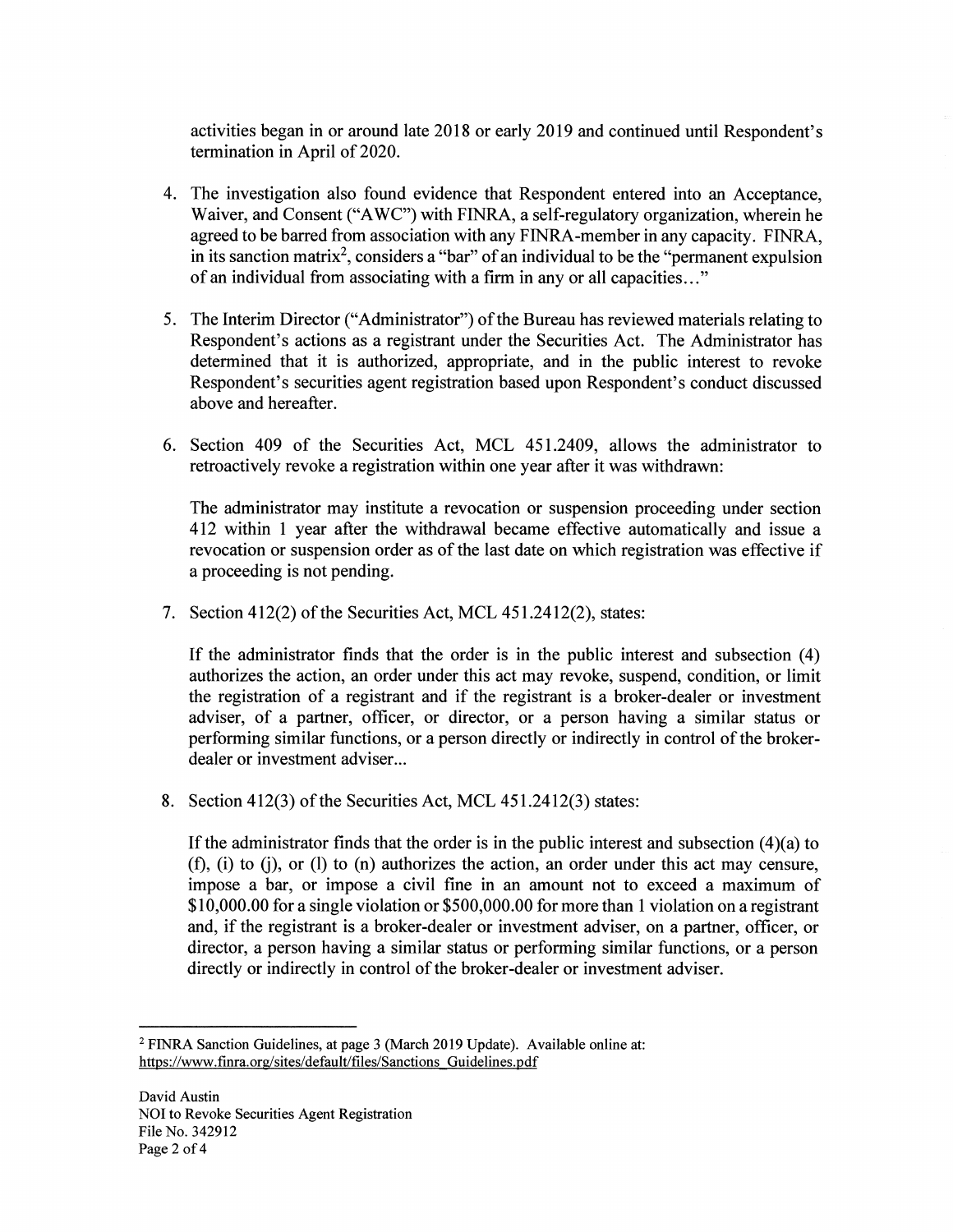9. Section 412(4) of the Securities Act, MCL 451.2412(4) states in relevant part:

A person may be disciplined under subsections (1) to (3) if any of the following apply to the person:

\*\*\*

( e) The person is the subject of an order, issued after notice and opportunity for hearing by any of the following:

\*\*\*

(iii) The securities and exchange commission or a self-regulatory organization suspending or expelling the registrant from membership in a self-regulatory organization.

\*\*\*

(m) The person has engaged in dishonest or unethical practices in the securities, commodities, investment, franchise, banking, finance, or insurance business within the previous 10 years...

10. Section 412(7) of the Securities Act, MCL 451.2412(7) states:

(7) Except under subsection ( 6), an order shall not be issued under this section unless all of the following have occurred:

- (a) Appropriate notice has been given to the applicant or registrant.
- (b) Opportunity for hearing has been given to the applicant or registrant.
- ( c) Findings of fact and conclusions of law have been made on the record pursuant to the administrative procedures act of 1969, 1969 PA 306, MCL 24.201 to 24.328.
- 11. The Administrator may revoke Respondent David Austin's securities agent registration under sections 409 and 412(2) of the Securities Act, MCL 451.2409 and MCL 451.2412(2), and may impose a fine under section 412(3), MCL 451.2412(3), because it is in the public interest and because:
	- A. Respondent is the subject of an order by a self-regulatory organization expelling him from membership, causing the applicability of section 412(4)(e)(iii), MCL  $451.2412(4)$ (e); and
	- B. Respondent engaged in dishonest or unethical behavior in the banking industry by converting customer funds, causing the applicability of section 412(4)(m), MCL 451.2412(4)(m).